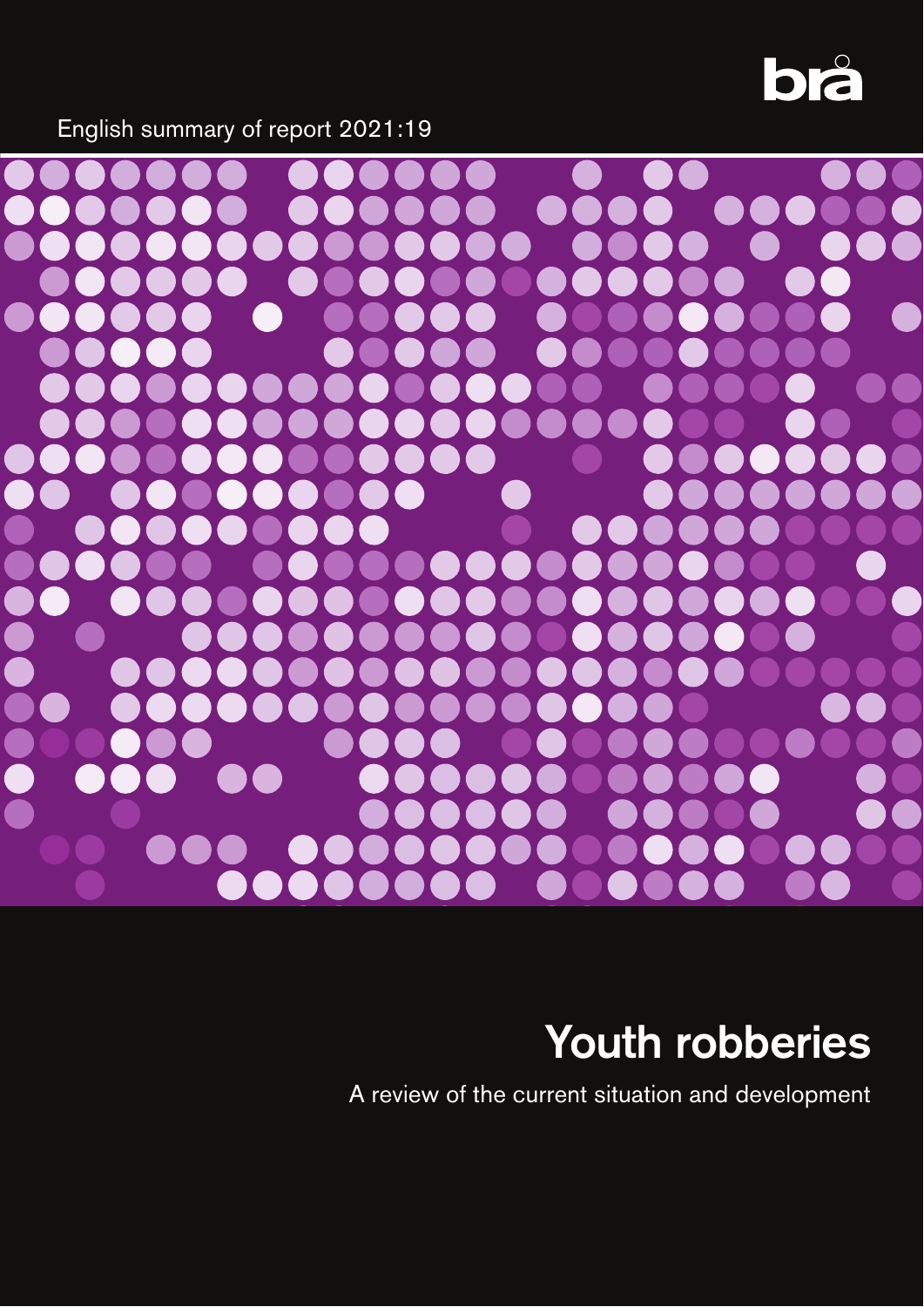# **The Swedish National Council for Crime Prevention (Brå) centre for knowledge about crime and crime prevention measures**

The Swedish National Council for Crime Prevention (Brå) works to reduce crime and improve levels of safety in society. We do this by providing factual information and disseminating knowledge on crime and crime prevention work, primarily for the Government and agencies in the criminal justice system.

The publication is available as a pdf at www.bra.se. On request, Brå can develop an alternative format. Please send any enquiry about alternative formats to tillgangligt@bra.se. When material is quoted or tables, figures, and diagrams are used, Brå must be stated as the source. Permission of the copyright holder is necessary for reproduction of images, photographs, and illustrations.

This report is a summary of the Swedish report Ungdomsrån – en kartläggning av nuläge och utveckling 2021:19 © Brottsförebyggande rådet 2021 urn:nbn:se:bra-1023

Author: Anna Öström and Sara Jonsson

The Swedish National Council for Crime Prevention, Box 1386, 111 93 Stockholm, Sweden Tel: +46(0)8 527 58 400, E-mail: info@bra.se, [www.bra.se](http://www.bra.se/) 

This summary can be downloaded from the Swedish National Council for Crime Prevention's website, [www.bra.se/publikationer](http://www.bra.se/publikationer)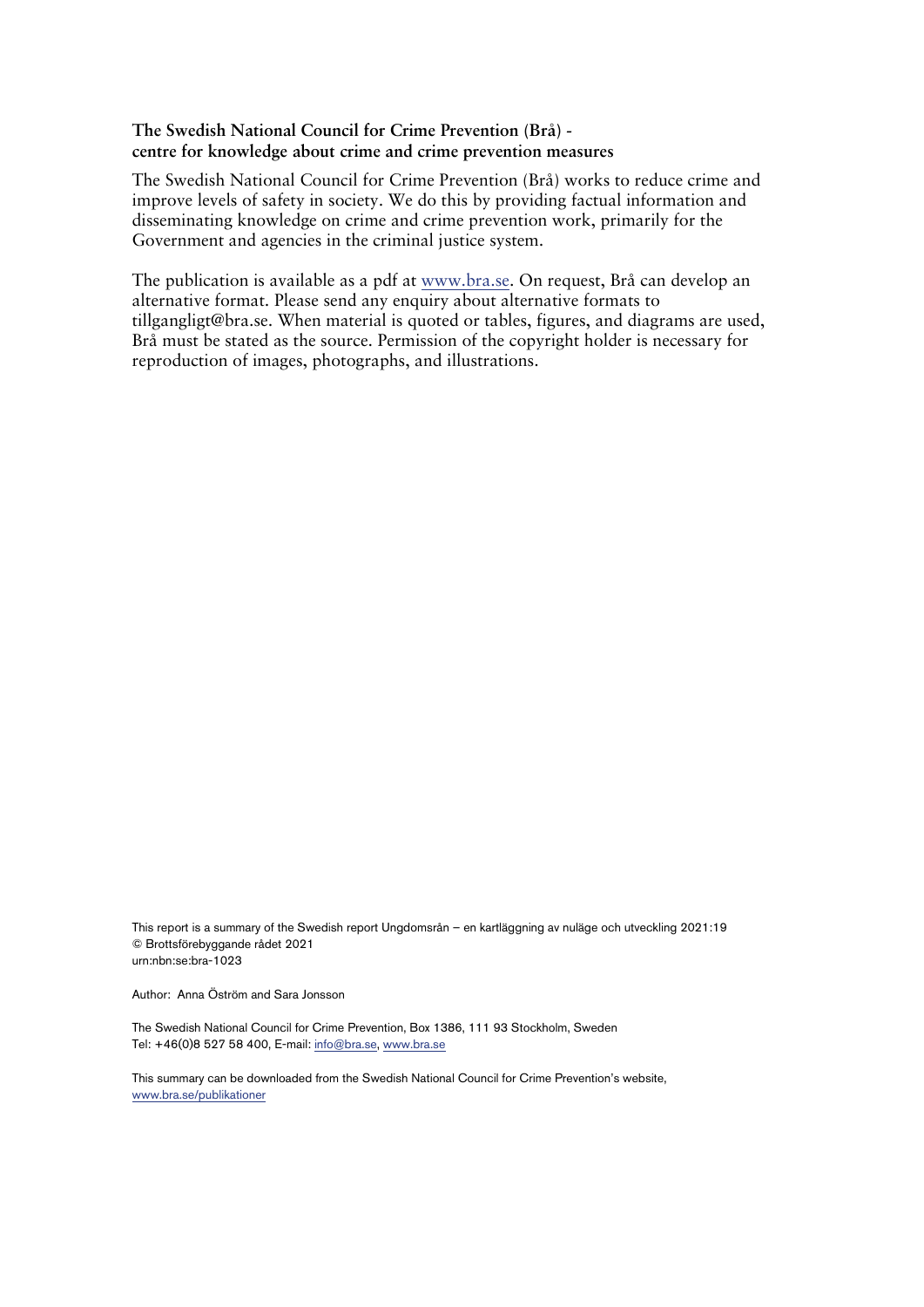# Youth robberies

A review of the current situation and development

English summary of Brå report 2021:19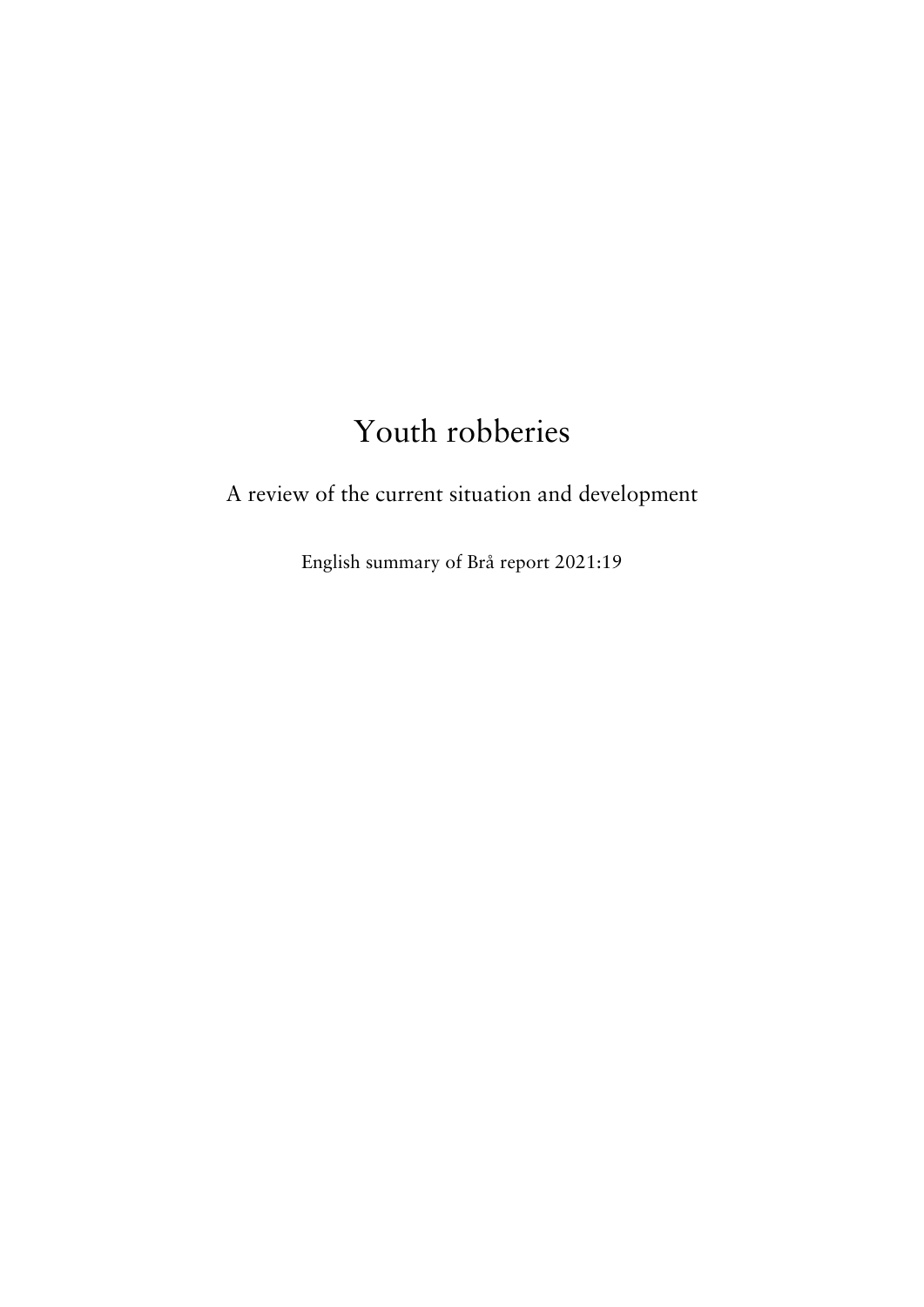# Summary

This report shows that the number of reported robberies against people under 18 as well as the self-reported exposure to robbery among young people have both increased in recent years. In 2020, the number of reported youth robberies fell slightly, most likely due to the COVID-19 pandemic. However, this fall was only seen in cities and municipalities close to cities. Throughout the rest of Sweden, the number of reported robberies continued to rise. The report also shows that increasingly more youths express worry about being robbed, and this increase is particularly noticeable among boys.

Street robbery is a serious crime, and the trends we are seeing give cause for concern. Exactly how youth robberies are committed varies greatly. In some cases, no explicit threats or violence are used, while in other cases, explicit threats, violence and weapons, as well as acts of force and humiliation, are used. As a consequence, many youths who fall victim to robbery are affected by the crime not only financially, but also psychologically and physically. The report shows, for instance, that after being robbed, youths may have trouble sleeping, not want to go out or be in certain places and perhaps even need medical care.

There is a need to closely watch developments in street robbery among young people, and this study offers an updated picture of these developments and the geographic distribution. The report also describes the victims, suspects and nature of youth robbery, as well as young people's experiences of robbery. There is much research in the area, and Brå regularly reviews developments in street robbery. However, a little more than 20 years have passed since Brå conducted a study focused on youth robbery, and that study concerned youths robbing other youths in the cities of Malmö and Stockholm.

This study is based on data from Brå's crime statistics, official registry data and geographic data from the Swedish Police Authority and Statistics Sweden, as well as surveys on exposure to and participation in street robbery targeting youths. The study also includes a review of preliminary investigations into youth robbery and interviews with young perpetrators, victims and parents of victims.

#### **Reported youth robberies have increased throughout Sweden**

From 2008 onwards, robberies against persons under 18 are recorded separately in Sweden's crime statistics. In 2008, 1,541 robberies against persons under 18 were reported, corresponding to 80 robberies per 100,000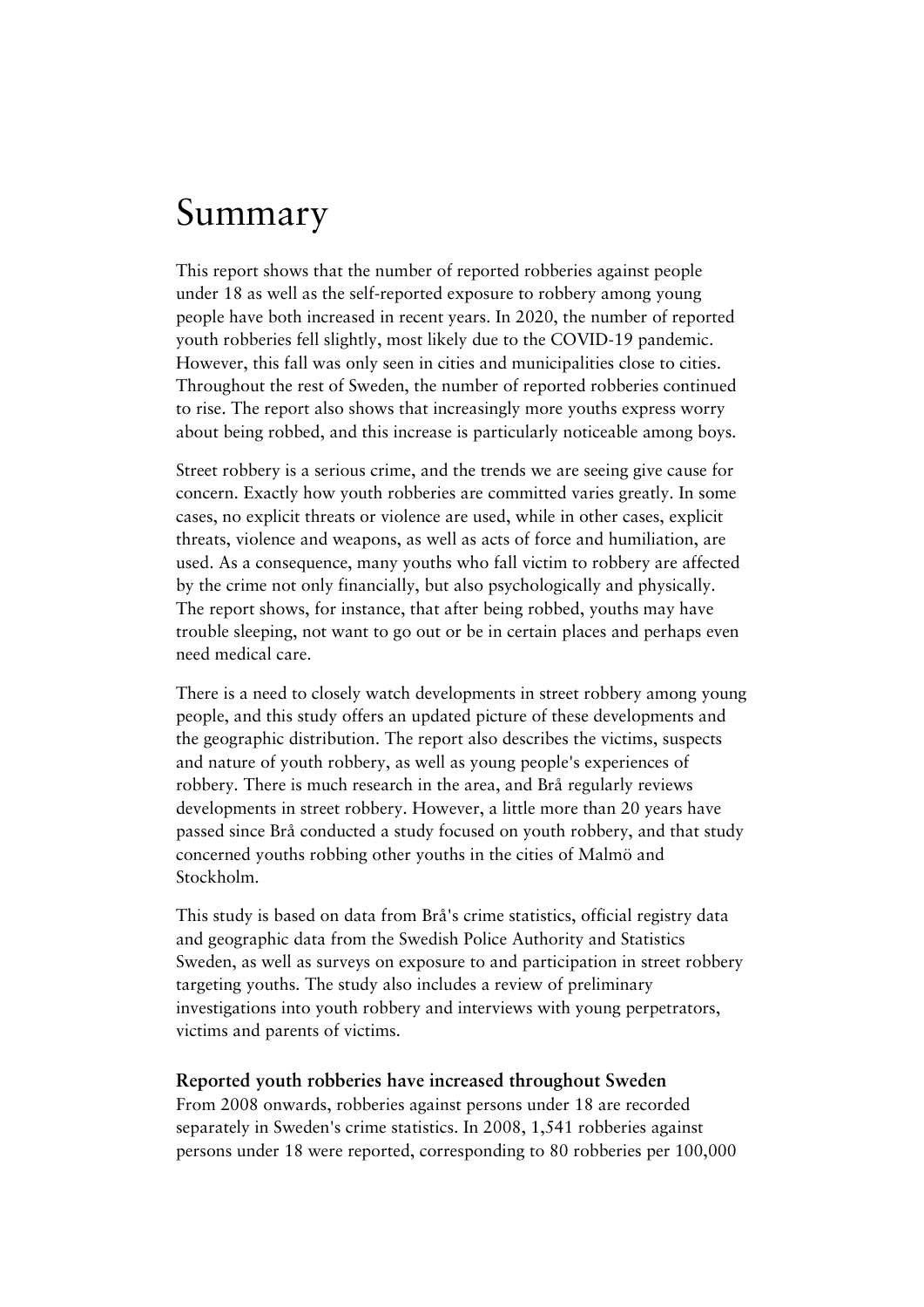inhabitants under 18. The number of reported robberies against persons under 18 fell between 2009 and 2013, after which the numbers remained relatively stable until 2016. Following this, the number of reported robberies increased dramatically. In 2019, 2,489 such robberies were reported, corresponding to 114 robberies per 100,000 inhabitants under 18. In 2020, the number of reported robberies against persons under 18 fell to 2,186, corresponding to 100 robberies per 100,000 inhabitants under 18.

In recent years, the increase in youth robberies has been particularly noticeable in cities and municipalities close to cities, where the number of reported robberies against persons under 18 has risen from 86 robberies per 100,000 inhabitants in 2016 to 186 robberies per 100,000 inhabitants in 2019. By contrast, the relative increase since 2008 has been greatest in smaller towns/urban areas and rural municipalities, where the number of reported youth robberies per 100,000 inhabitants was twice as high in 2019 compared to 2008.

#### **Self-reported exposure to robbery has also increased**

The self-reporting studies regularly conducted by Brå also show that street robbery among young people has increased in recent years. In the national Swedish Crime Survey, 3.3 percent of youths aged 16–19 stated that they had been robbed in 2019, to be compared with 1.5 percent in 2016. In the School Survey on Crime, 2.8 percent of pupils in year 9 stated that they had been robbed in 2019, as compared to 2.4 percent in 2015. The Stockholm survey also shows an increase in self-reported exposure to robbery among youths.

The recent relatively dramatic increases in both the number of reported robberies of persons under 18 and the self-reported exposure of youths to robbery suggest that these figures generally reflect an actual increase in youth robberies and not a change in the propensity to report.

The self-reporting studies show that the increase in exposure to robbery is mainly seen among boys. The demographic of young people reporting that they have been robbed has also changed. In the school survey, the percentage of pupils exposed to robbery has increased among those whose parents both have a university education, whose parents are both employed and whose families do not face financial insecurity. Parallel to this, the percentage exposed to robbery has decreased among pupils with at least one parent without a university education, with at least one parent out of work and with families facing financial insecurity. However, the percentage of pupils reporting that they have been robbed remains highest among those from families facing financial insecurity.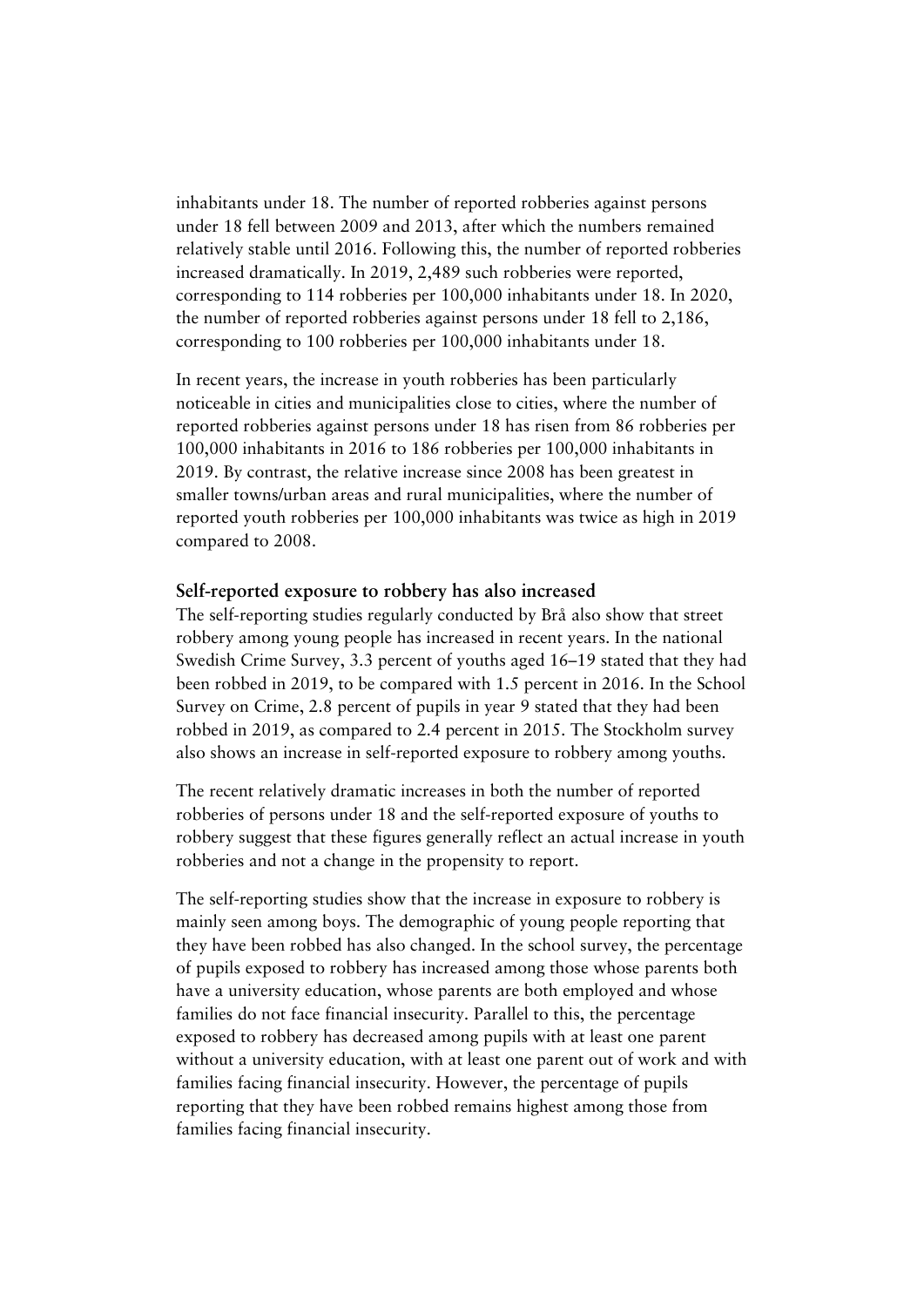Both the school survey and the national survey show an increase since 2015/2016 in the percentage of young people with a Swedish background stating that they have been robbed during the past year. For young people with a non-Swedish background, the percentage varies more between years, making it difficult to discern any trend.

In terms of total exposure among those with Swedish and non-Swedish backgrounds, respectively, the results of the two surveys differ. In the school survey, the percentage of pupils with a non-Swedish background who reported being robbed remains higher than for students with a Swedish background, although the difference has decreased. In the national survey, the relationship is the opposite. Since 2018, the percentage of youths with a Swedish background stating that they have been robbed is higher than among youths with a non-Swedish background.

# **Young people are more worried about being robbed**

According to the national survey, an increasing percentage of young people are worried about being robbed. In 2021, 18 percent of those aged 16–19 stated that they were very or quite often worried about being robbed. In 2017, 14 percent stated that they were worried about being robbed.

A slightly higher percentage of girls state that they are very or quite often worried about being robbed, as compared to boys (19 percent and 16 percent, respectively, in 2021). Similarly, a higher percentage of young people with a Swedish background are often worried about being robbed, as compared to young people with a non-Swedish background (19 percent and 15 percent, respectively, in 2021).

# **One in five declines to participate in a preliminary investigation**

In one in five preliminary investigations, the victim either declines to take part or later withdraws their participation. In other words, a report has been made in these cases, but at some point during the investigation, the victim chooses not to take part. Just over half of these victims have expressed fear after being subjected to the crime.

Previous studies show that many youths do not report being robbed, although the propensity to report increases if violence is used during the robbery.

#### **Most robberies in cities and municipalities near cities**

Most youth robberies are committed in cities and municipalities close to cities. After the metropolitan municipalities of Stockholm, Gothenburg and Malmö, the municipalities with the most youth robberies throughout the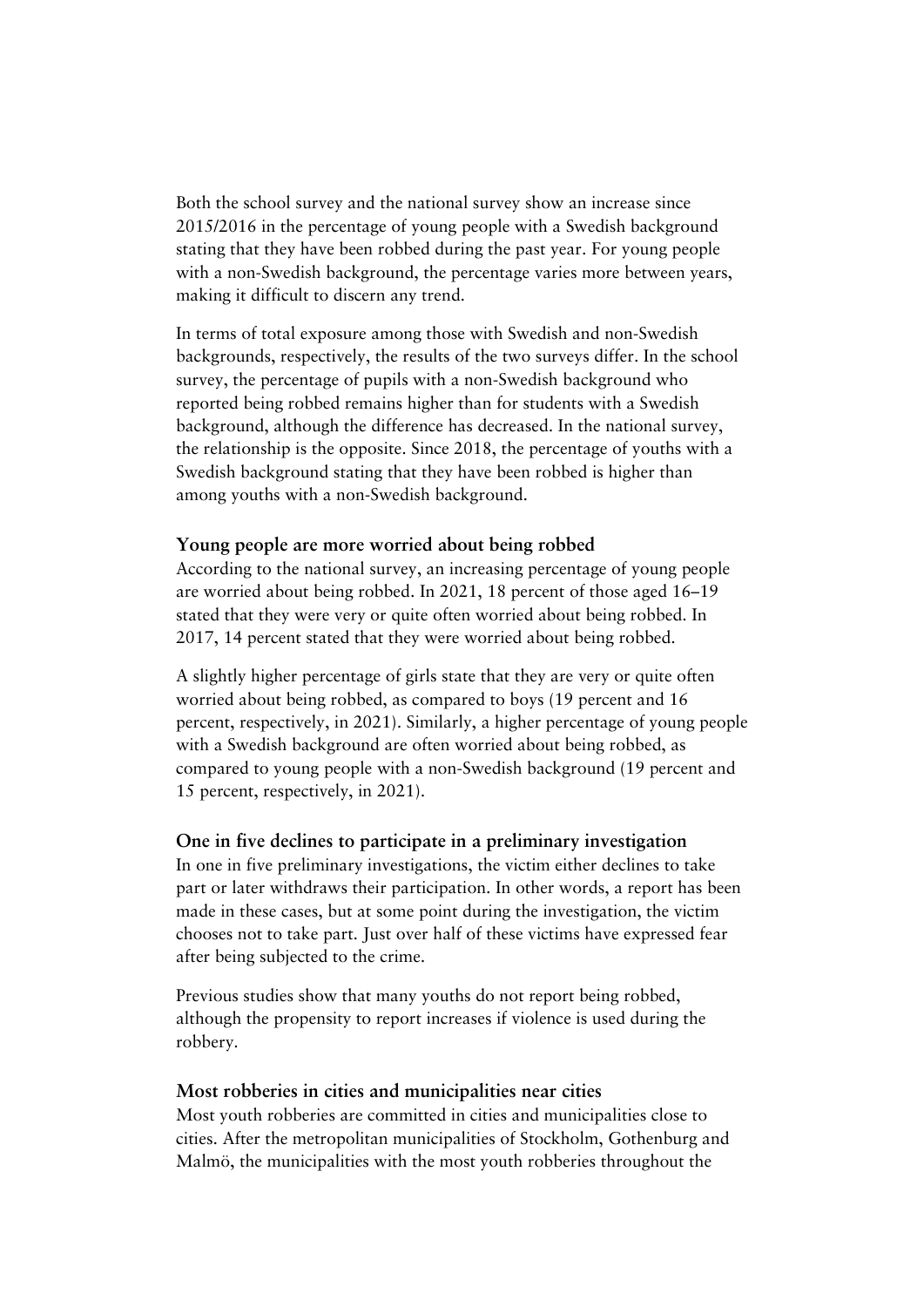entire period 2015–2019 are Helsingborg, Västerås, Haninge, Uppsala, Huddinge, Örebro, Nacka, Solna and Eskilstuna. If the municipal population is considered instead, Solna is the municipality with the highest number of youth robberies per 100,000 inhabitants under the age of 18 during the same period. In addition to the municipalities listed above, Sundbyberg, Salem, Upplands-Bro, Landskrona and Järfälla also had relatively high numbers of youth robberies in relation to their populations throughout the period. Youth robberies are usually committed after school between 3 pm and 10 pm and in areas with larger shopping centres or malls or at public transport hubs. Other areas that see many youth robberies include schools and sports centres. Common to all these areas where youth robberies are particularly frequent is that many youths, as well as many other people, gather there or pass through them. Many of the robberies take place in public with other people nearby. In the case of robberies on school grounds or close to schools, the robberies are often committed in the evening when young people gather there or pass through the area in their free time.

#### **Majority of suspected perpetrators boys**

The majority of suspects in youth robberies are boys. The percentage of suspected girls has, however, increased during the period 2015–2019, from 4 percent to 8 percent. The number of suspected youths has increased since 2016 across all age groups, although the largest increase has been seen among those aged 15 and 16. Two thirds of the suspects in 2015–2019 have a non-Swedish background. The situation is reversed among the victims, with about three quarters (77 percent) having a Swedish background.

The results also show that almost one in four suspects has been suspected of more than one youth robbery during the period 2015–2019. Moreover, about half of all youth robberies (where there is a suspect) are committed by someone who has been suspected of robbery more than once.

Compared to youth robbery victims, youth robbery suspects are more likely to live in areas of low socioeconomic status. In such neighbourhoods, the percentage of people with a non-Swedish background is generally higher than in the area where the victim lives. Similarly, the percentages of people living in rented accommodation and with low economic standards of living are higher. Furthermore, the percentages of people in employment and with a higher education are lower. The areas with the very highest numbers of suspects in relation to the population are found in Gothenburg (Hjällbo/Eriksbo), Malmö (Sorgenfri) and Södertälje (Fornhöjden).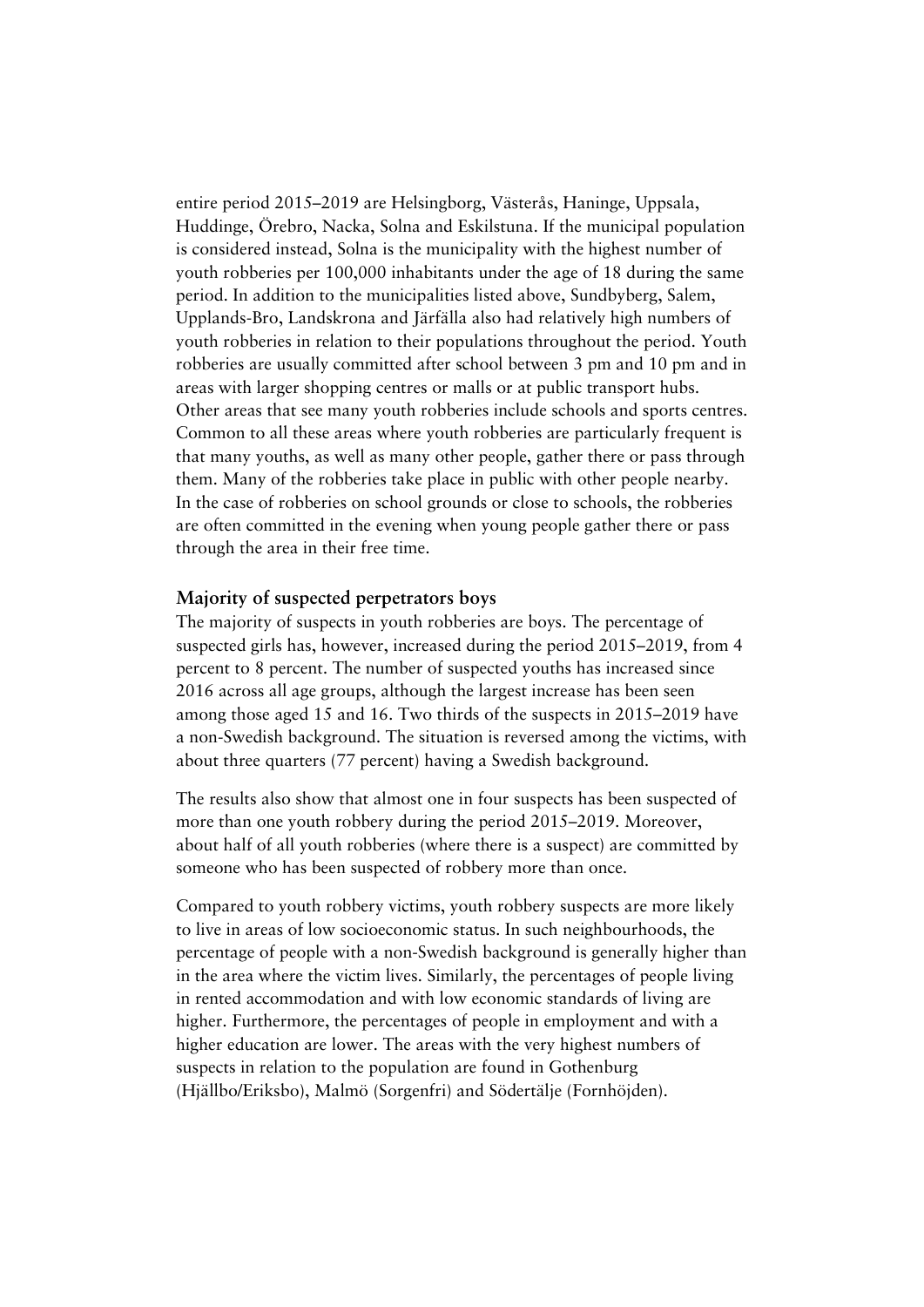# **Young people robbed of mobile phones, clothing and headphones**

The targeted youth often lose a number of their possessions when robbed. The most commonly stolen items are mobile phones, clothing, cash and headphones. However, some change was seen between 2015 and 2019. In 2015, mobile phones, clothing and cash were the most common items (in that order). In 2019, however, wireless headphones were more commonly stolen than cash, and young people lost expensive designer clothing as often as their mobile phones. As for clothing, jackets are the most commonly stolen items, although hats, belts and tops are also taken. The goods stolen during youth robberies are sometimes resold on established online trading sites, via social media or to stores.

# **Boys rob other boys**

When all the suspects in a robbery are boys, it is generally other boys who have been robbed. A typical robbery involves two or three boys robbing a solitary boy. In two thirds of cases, the suspects and the victims are completely unknown to each other, that is, there is rarely any previous relationship between those involved.

The most common approach among suspected boys is direct confrontation. This means that the victims are confronted and relatively immediately told to hand over their mobile phones, headphones or other possessions. Another common approach involves diversion, whereby the suspects initiate a conversation and then lure the victim away to a place where the robbery is committed.

Explicit threats are seen in two thirds of the preliminary investigations, and these are usually threats of violence or death. When all the robbery suspects are boys, some form of violence is seen in about three out of five preliminary investigations from both 2015 and 2019. Of these cases, about a third involve pushing and other milder acts of violence while just over half involve punching and kicking. In just over one in ten preliminary investigations, the victims are subjected to aggravated assault.

Weapons are seen in a third of all preliminary investigations where only boys are suspected of the robbery, and in such cases knives are by far the most commonly used weapons. A comparison between 2015 and 2019 shows, however, that the percentage of robberies involving weapons has decreased during the period. On the other hand, the percentage of suspects wearing masks has increased.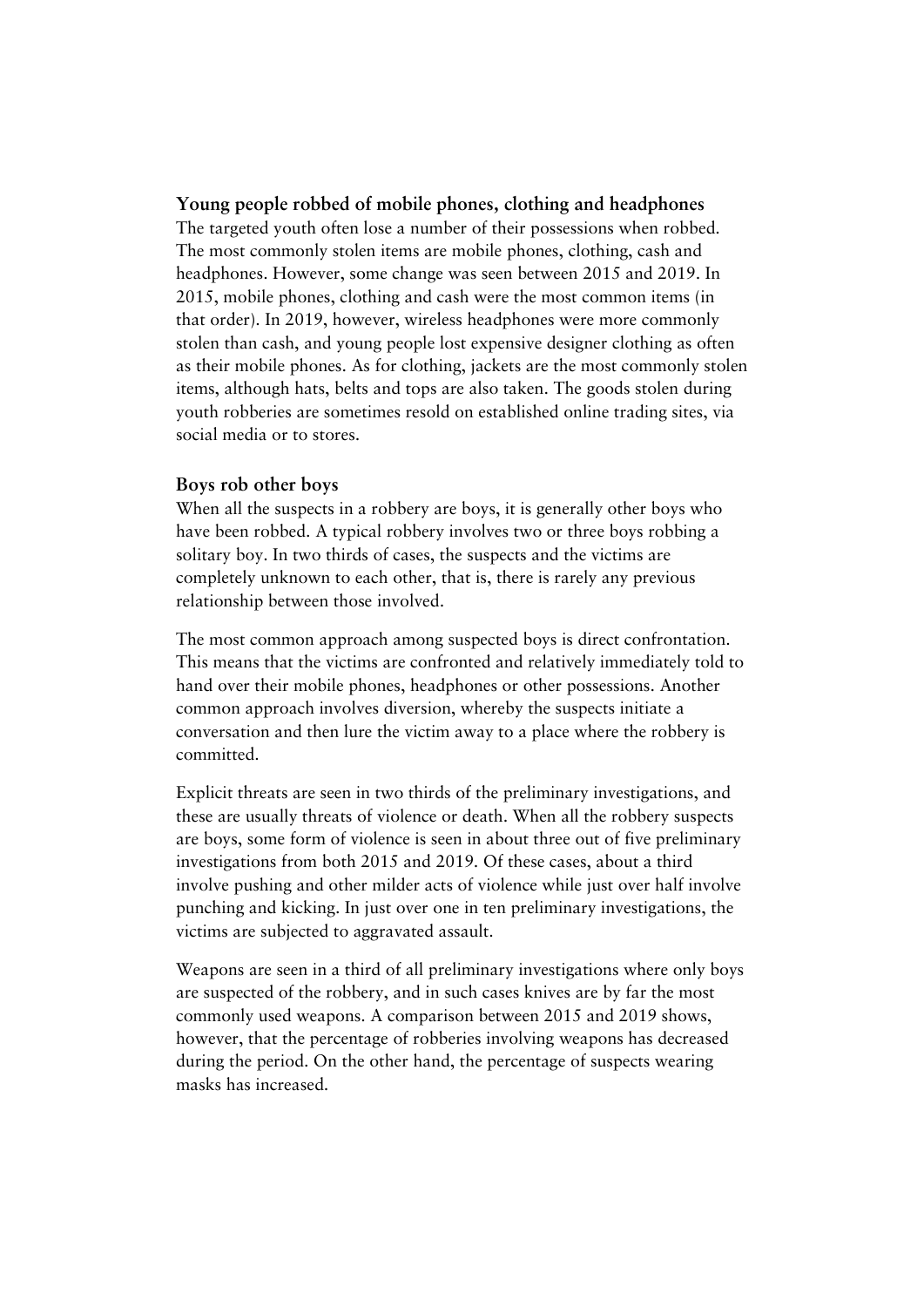### **Acts of force and humiliation in youth robberies**

In recent years, Swedish media have had quite a strong focus on robberies involving humiliation. There is, however, no definition of the circumstances determining when a robbery is to be classified as involving humiliation. Moreover, there is no legal definition of the concept. Nevertheless, a review of preliminary investigations shows that some robberies are characterised by a desire to further harm, intimidate or demean the victims. In order to analyse and describe this type of robbery, six different categories of acts of force and humiliation were defined: perverting the course of justice, excessive violence, control of the victims, demonstration of power with elements of humiliation, photographs and videos, and verbal abuse.

When all the suspects in a robbery are boys, the results show that the use of force and humiliation is seen in more than one third of the preliminary investigations into robbery. A comparison between the years 2015 and 2019 shows that the percentage of youth robberies involving the use of force and humiliation has not increased during the period, with the results indicating a decrease instead. The most common category is perverting the course of justice, which involves the suspected boys threatening the victims with various consequences if they report the crime or refuse to withdraw their police reports.

In preliminary investigations with at least one girl as a suspect, the use of force and humiliation is seen in about two thirds of cases. The most common category is a demonstration of power with elements of humiliation, which involves, for example, forcing the victim to remove their clothing, kiss someone's shoes or apologise for something. It can also involve the suspects cutting off some of the victim's hair, spitting on the victim, taking a valuable item to taunt them or "taxing" (penalising) the victim by robbing them.

#### **Victims and their parents worried following robberies**

Almost half of the preliminary investigations note that the victims experience fear and worry after being robbed. In interviews, several parents of victims also reported fear and worry, felt by both themselves and their children, after their children had been robbed. They describe, for example, how their children want to come home early in the evening, are afraid of running into one of the perpetrators and even want to move away. Several parents stated that they would have benefitted from more support in their parental role, not least advice on how best to help their children without "making things worse" or "making it bigger than it is".

In addition to fear and worry, it is not uncommon for both victims and perpetrators to experience feelings of guilt and shame after a robbery.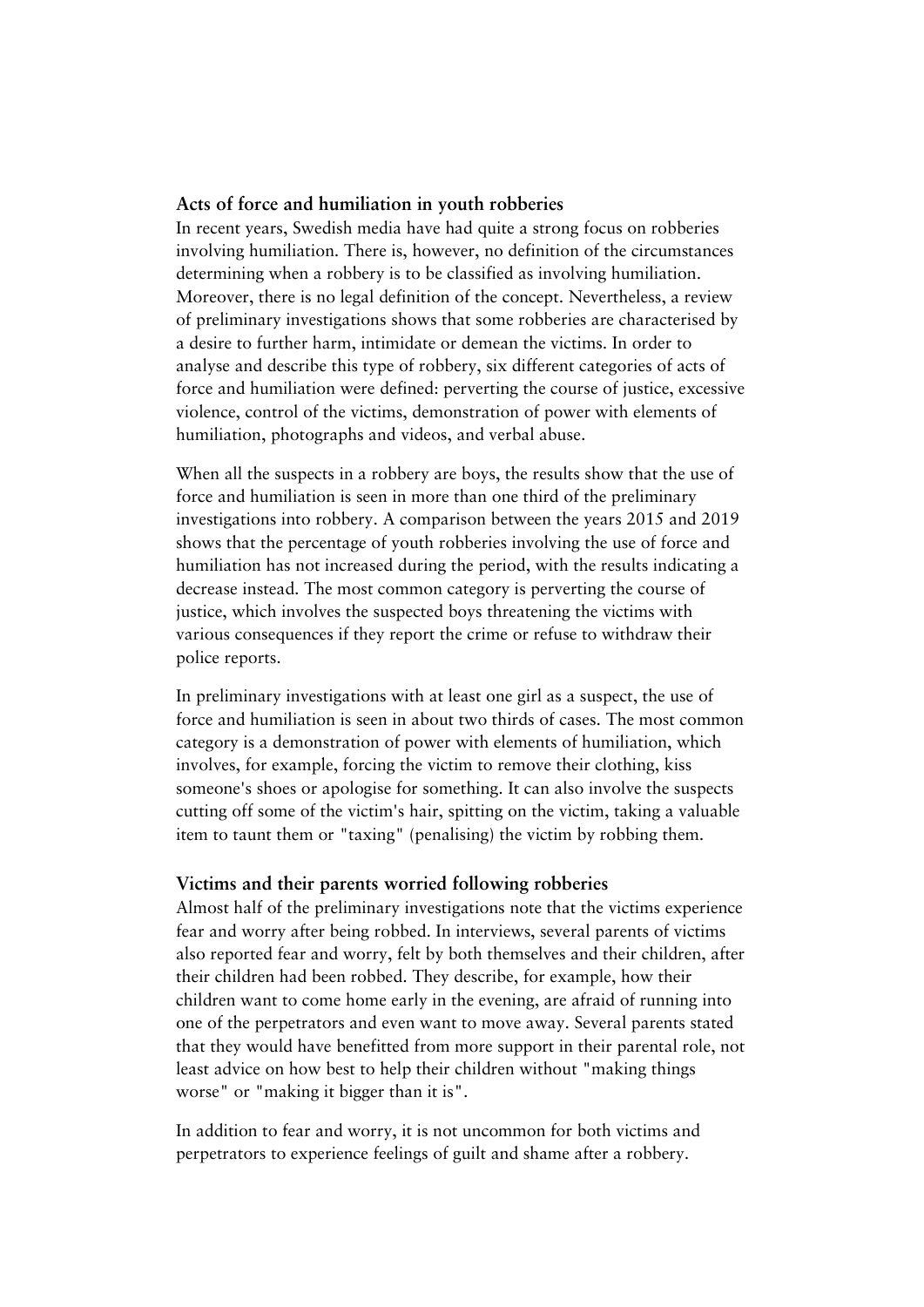Victims may blame themselves for being in the wrong place, wearing designer clothing or anything else they think may have contributed to them being robbed. Interviews with convicted offenders also reveal reflections on guilt and shame.

# **A special review of girl suspects**

As mentioned above, it is rare for girls to be suspected of robbery, although the percentage increased during the period 2015–2019. Accordingly, in this study, all preliminary investigations from the specified period with at least one girl suspect have been reviewed. Two thirds of these preliminary investigations stem from Police Region Stockholm.

When all the suspects in a robbery are girls, they are all most commonly under 15. When the suspects include both boys and girls, the ages are usually more varied. In preliminary investigations where all suspects are girls, the victims are generally other girls. On the other hand, when both boys and girls are suspected of robbery, it is generally other boys who are robbed, although the pattern remains the same – when the suspects are predominantly girls, other girls are usually robbed, and vice versa.

When at least one of the suspects in a robbery is a girl, the nature of the robbery differs slightly from those where only boys are suspected. As an example, in two thirds of such cases, the suspects are not unknown to their victims. The victim may be a casual acquaintance, someone from school, a former friend or someone in their social circle. The most common approach involves a diversionary strategy, such as the suspects luring the victim away to a place where they can rob them.

As mentioned above, the use of force and elements of humiliation are seen in the majority of preliminary investigations in which at least one of the robbery suspects is a girl. Furthermore, explicit threats are seen in almost three out of four of these preliminary investigations, and some form of violence in about four out of five of them. As regards violence, almost a quarter of the cases involve pushing and other mild violence, and just over half involve punching and kicking. One in five victims is subjected to aggravated assault.

In about one in eight preliminary investigations, photographs and videos are recorded in conjunction with the robbery, which is a much higher percentage than when only boys are suspected of a robbery, where this is seen only in isolated cases. Occasionally, these photographs and videos are shared via social media and have then been used as evidence in the preliminary investigations.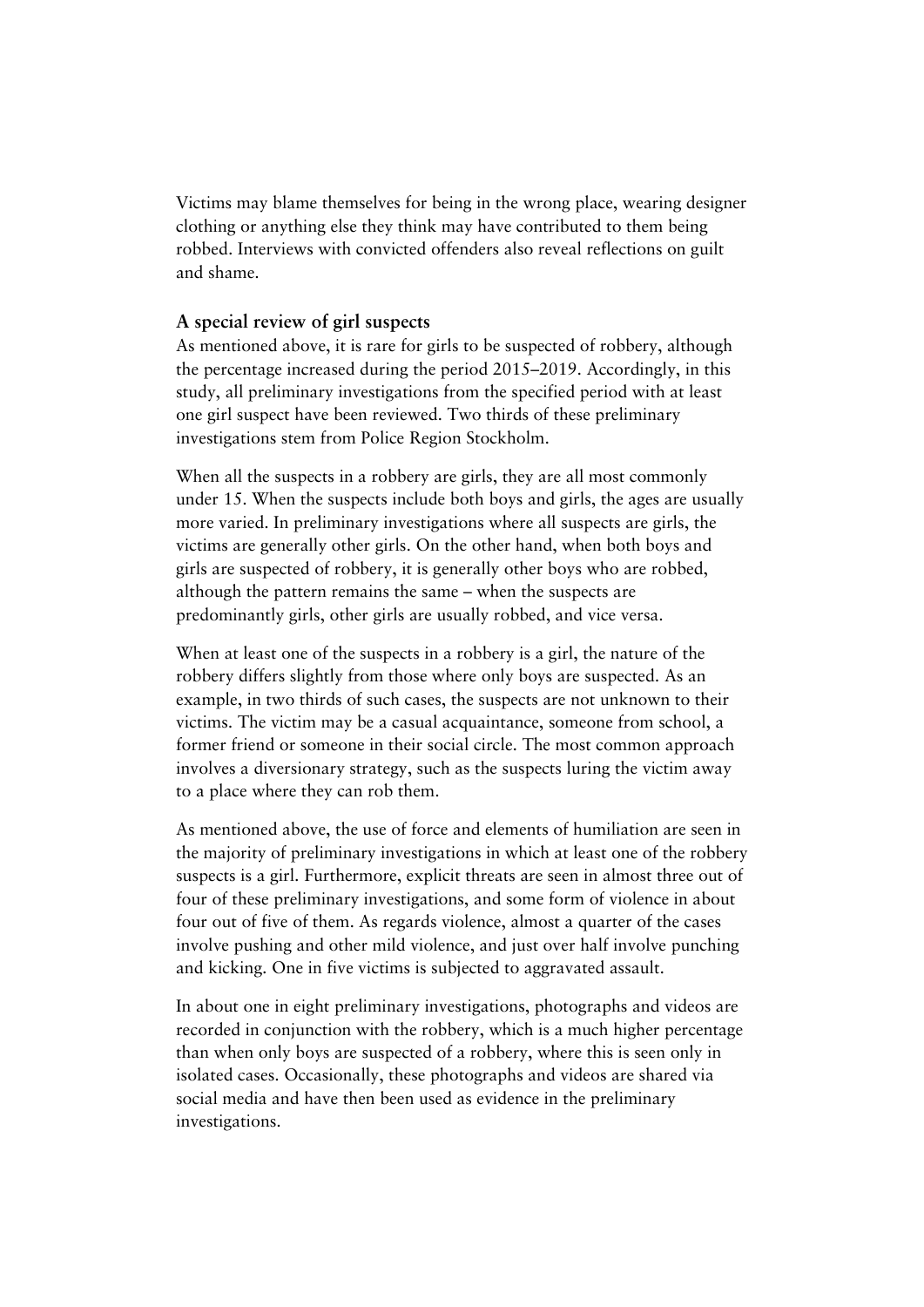Robbery motives include money, excitement, status and conflicts. When only boys are suspected of a robbery, the motives are generally money, status and excitement. Sometimes, suspected boys also cite an underlying conflict or a past insult as a motive for the robbery. Conflict as a motive is even more common in robberies where the suspects include girls. The underlying reasons for the robbery are often bullying, jealousy, alleged rumour mongering or suspects disliking the victim for some reason. The fact that status is a motive for girl suspects can help to explain the excessive violence and relatively high incidence of acts of force and humiliation in these robberies.

### **Brå's assessment**

This is a study into youth robbery, with the hope that the knowledge presented in this report will generate further discussions on youth robbery, in particular among organisations working with and close to young people. Many young people worry about being robbed, and falling victim has serious consequences.

This study shows that youths commit robberies throughout Sweden. However, youths from socially disadvantaged areas are overrepresented among the suspects. This supports the idea that discussions about the results and possible measures need to be linked to the general criminal gang activity in some of these areas, as well as the criminal culture that older people pass on to younger people. Since about half of all robberies are committed by someone who has been suspected of more than one robbery, and nearly a quarter of youth suspects have been suspected on more than one occasion, the results are in line with Brå's study on robbery as a strategic offence for a continued criminal career. Considering the whole, robbery must be prevented at both a structural level, in the same way as other gang-related crime, and an individual level, with targeted interventions by both social services and the police when a youth is first reported for robbery.

However, even though the efforts of society are central to helping these young people, their parents are the ones closest to them. It is important that parents are offered the best possible support when their child is embarking on a life of crime in this manner, both to strengthen them in their parental role and to support them and the rest of the family in their own crisis when their child is subjected to, or suspected or convicted of, robbery. In interviews with parents of young victims of crime, almost all report a lack of support in their parental role. Support for young victims of crime is available through, for example, support centres, although it may be beneficial for municipalities to review the support and information offered to parents as well.